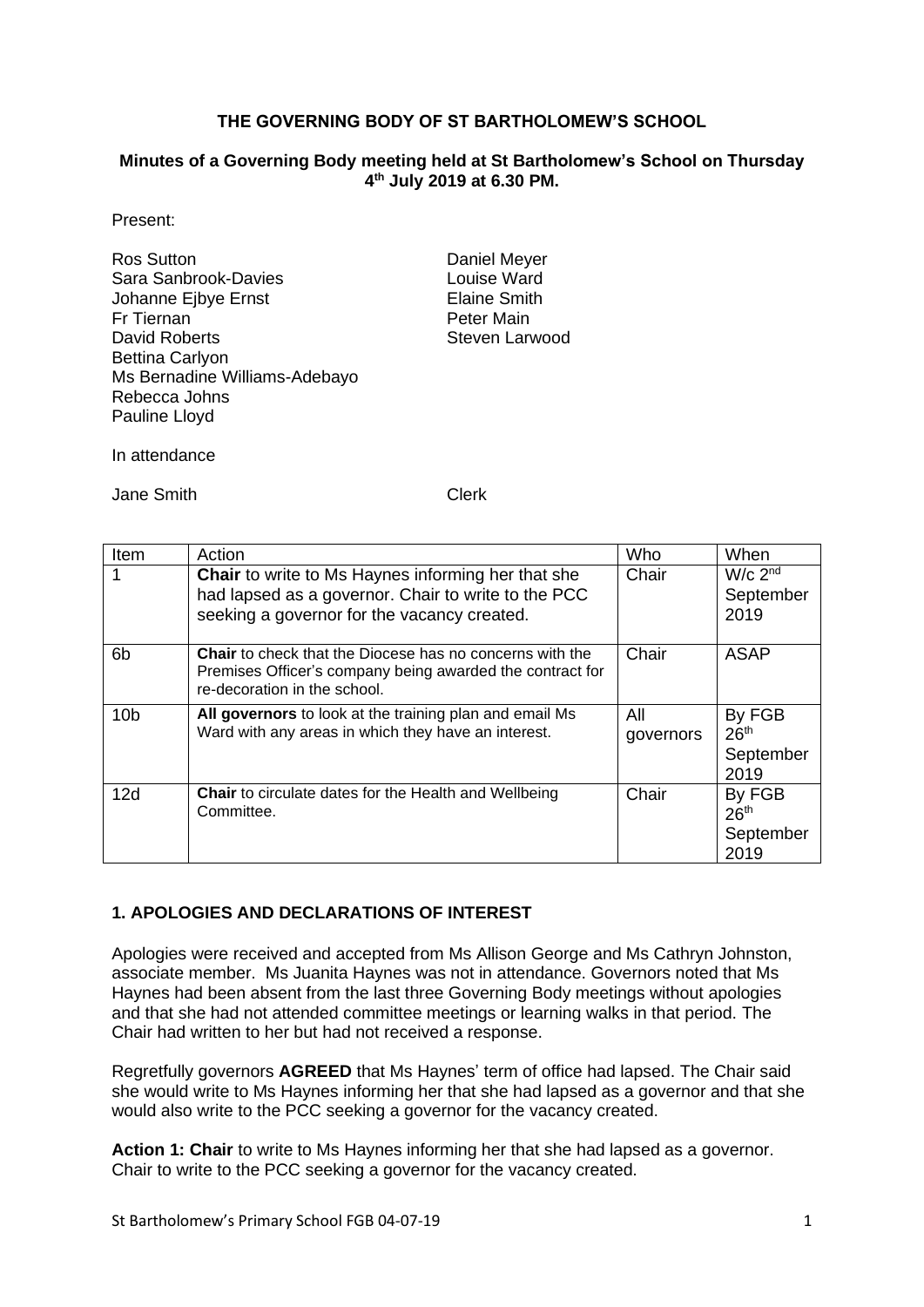**1.1 Declarations of Interest:** There were no declarations of interest in items on the agenda.

**1.2 Register of Business Interests:** Declarations of Business Interest forms are up to date.

### **2. MINUTES OF THE LAST MEETING AND MATTERS ARISING**

#### **a) To approve the non confidential minutes of the last Governing Body meeting held on 9 th May 2019**

The minutes were **APPROVED** and signed by the Chair as a true record.

**b) Matters arising from the Governing Body meeting held on 9 th May 2019** (if not elsewhere on the agenda.)

*Item 4a:* The Chair reported that she had updated the governing body committee membership list.

*Item 6c:* The Chair reported that it had not been possible to form a group to draft a response letter to Ellie Reeves MP as preparing for the external governance review had been a priority. Governors decided not to proceed with this action as it was unclear what it would achieve.

*Item 8d:* It was **AGREED** to defer drafting the Health and Wellbeing Committee Terms of Reference (TOR) until September to fit in with the Relationships and Sex Education work.

*Item 12:* The Chair confirmed the governance review report is for the school only and that it will take place on 9<sup>th</sup> July 2019.

# **3. TO AGREE THE BUSINESS OF THE MEETING**

Consideration of the Health and Wellbeing TOR at item 6 (d) would be replaced by the SEND report.

#### **4. MEMBERSHIP OF THE GOVERNING BODY**

#### **a) Changes to the Governing Body**

Governors noted that Fr Edmonds has resigned as an associate member of the governing body.

Ms Lloyd's term of office expires on 21<sup>st</sup> July 2019. It was unanimously **AGREED** by a show of hands to appoint her as an associate member.

#### **b) DBS checks**

The Headteacher reported that DBS checks are up to date.

#### **5. SCHOOL IMPROVEMENT**

#### **a) Headteacher's Report**

The Headteacher's report had been circulated to governors prior to the meeting and she had requested that governors send any questions before the meeting.

St Bartholomew's Primary School FGB 04-07-19 2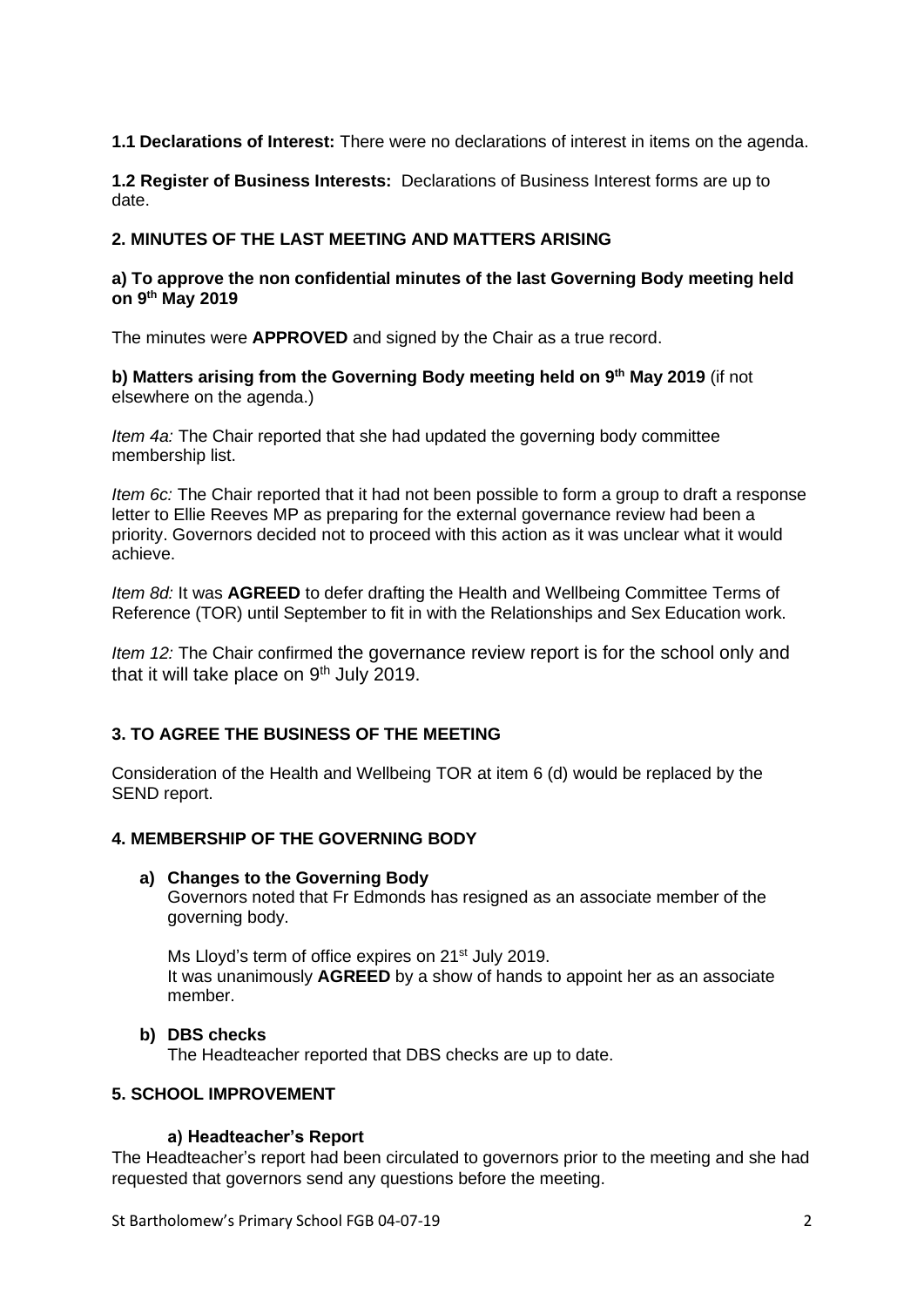Governors discussed the following points:

- Take up for the Year 6 school journey in 2020 is low. The PGL option is popular but it is expensive for parents and there is no other funding available apart from Pupil Premium Grant. Currently only half the year group have signed up. There is a question as to whether the school should continue to organise residential school journeys. The Headteacher reported that Year 5 are currently on school journey and are having a very good time.
- Year 2 phonics. Out of the eight children in Year 2 who re-took phonics, two passed. The other six children all have SEND and there will be interventions in Year 3 to support them.
- Data predictions versus actual for Year 2 writing: actual at 66% is lower than the 74% predicted. This is as a result of three children not reaching the expected standard.
- New report format for parents: the subject commentary has been removed and replaced with a 200 word commentary about the child and their strengths and achievements. The Headteacher said the reports are a delight to read and not repetitious. Staff had enjoyed writing the reports and there had been a good impact on workload. If there as an issue with a specific subject, this would be highlighted.
- Governors commented that it is good to see that the school is working with other schools and that there are so many school trips.
- School Improvement Plan (SIP): The Chair said she had reviewed and updated the SIP with the Headteacher. Governors noted that safeguarding training had been completed this year for the governing body and would be repeated in September 2019. A safeguarding training session could be arranged for Mr Roberts as a new governor. The Headteacher invited governors to attend the staff safeguarding update on 2<sup>nd</sup> September and said that there will also be a session on philosophical questioning on that day. It was noted that the learning walks had been well attended.
- Self-Evaluation Form (SEF): The Headteacher said that whole school training 'Vision and Values' would be added to the SEF in September 2019. Governors' questions: why are individual scores for subjects higher than the combined RWM score? When will the KS2 results be available and discussed by governors and how are children and parents advised of the results? Response: The Headteacher explained how the combined RWM score is compiled. The KS2 results will be available on 10<sup>th</sup> July 2019 and discussed at the governing body meeting in September. Children and parents are informed of the results by letter or with their reports.

The Chair thanked the Headteacher for her comprehensive report and for all the staff's hard work this year.

# **b) Pupil Premium Grant Report**

The Headteacher reported that she had met Ms George who would report back to the governing body at its next meeting.

#### **c) Relationships and Sex Education**

The Headteacher said that there is new guidance which becomes statutory in 2020 and is good practice to adopt in 2019. The school is waiting to hear whether it is an early adopter. Ms Leanne Moore will lead on this work as part of her PHSE role. The focus is more on valuing and celebrating relationships whoever these are between. The school is very strong and positive about this and sees it as part of its PHSE approach which includes relationships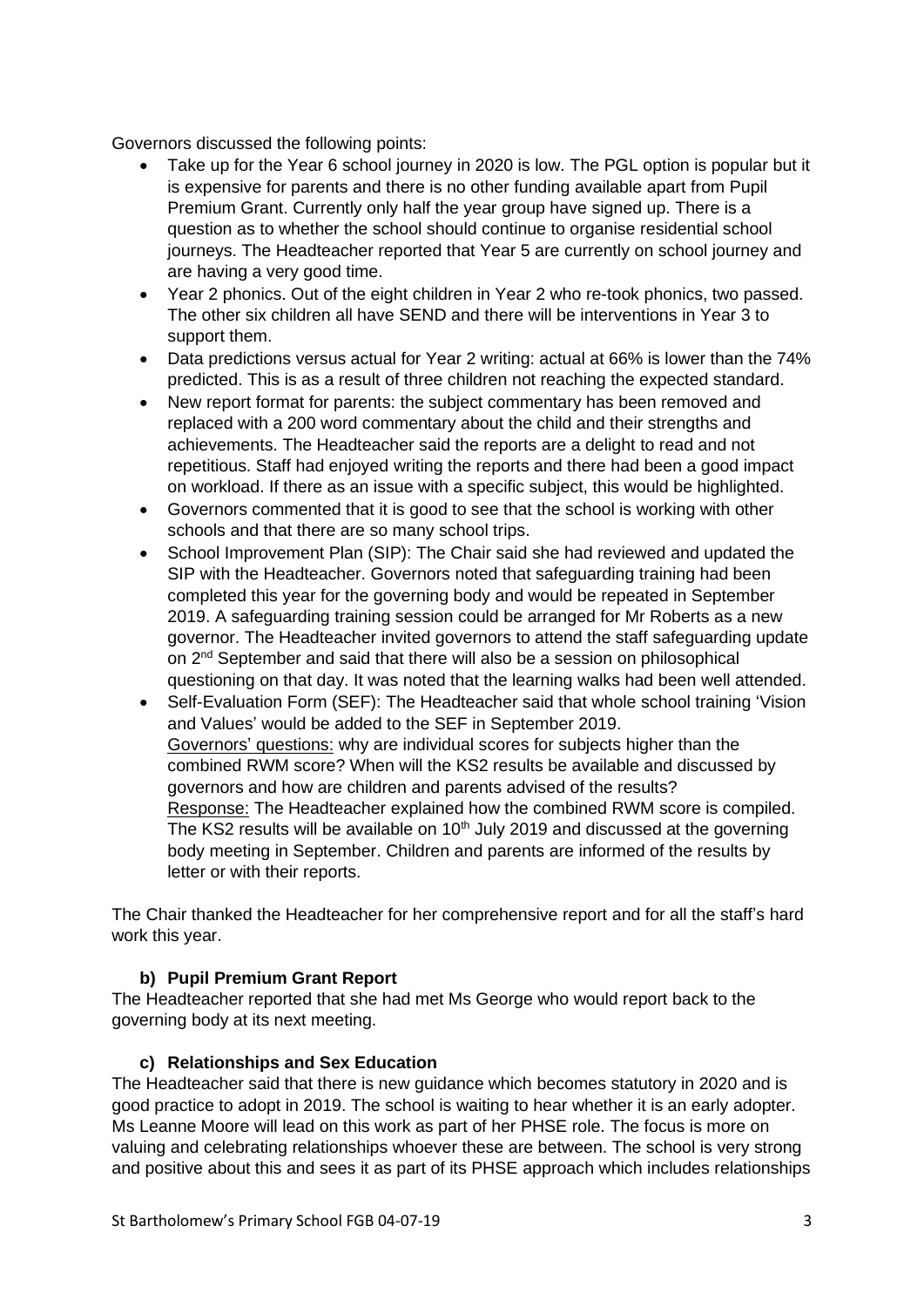and life skills. It forms a central part of the curriculum and there is a lot of work to do in this area which will start in September. It is an exciting opportunity to do things differently. Governors noted that financial education is part of the PHSE policy. There will be a parents' meeting on relationships and sex education in September and activities to share with governors at the next governing body meeting.

Governors' questions: Have there been any feedback or questions from parents? Will there be parents who do not wish their children to be included in certain aspects?

Response: There have been a small number of questions from parents and the Headteacher said she had explained that it is about relationships and love and allowing children to be themselves. It is important not to pigeonhole children and let them develop at their own speed and pace. Relationship education will be statutory so children cannot be withdrawn but parents can withdraw their children from sex education.

Following Equality Act training, the Headteacher, Mr Meyer and Ms Carlyon are putting together an action plan on how to promote diversity and to cater for all protected groups. This will include a series of 'what if' scenarios.

Governors noted that the newly formed Health and Wellbeing Committee would be an appropriate place for governors to consider the information and review work in this area. Fr Tiernan expressed his pleasure that the school was adopting an enlightened approach to PHSE.

# **6. REPORTS FROM COMMITTEES AND WORKING GROUPS**

# **a) Report from the CLC Committee 13th June 2019**

The minutes of the CLC Committee held on 13<sup>th</sup> June 2019 had been circulated to governors. Ms Smith presented the report: she said the committee had received a presentation on relationships and sex education from Leanne Moore. The Headteacher and Ms Lucas-Williams, Assistant Headteacher, are leading on Science.

# **b) Report from the Resources Committee 25th June 2019**

The minutes of the Resources Committee held on  $25<sup>th</sup>$  June had been circulated to governors. Mr Main presented the report and highlighted the following:

- The final 2019/20 budget had been submitted to Lewisham on time at the end of May.
- Spend against the budget so far was reviewed and no concerns noted.
- The dates of future Resources Committee meetings are set out in item 12 (b) below.
- The Digital Learning Strategy sub-committee had met on 12<sup>th</sup> June and a strategy had been approved. This included the purchase of two class sets of Chromebooks and the desktops removed from the ICT suite would be re-used around the school to create "mini-hubs".

Governors' questions: Do staff need training? Could the Friends of St Bart's help to fund?

Response: No staff training will not be necessary as all the systems are lgflmail based. The Chromebooks will provide more flexibility. There would be more hard wiring and extra wi-fi so that all the school could be reached. The strategy would be reviewed in three years and the sub-committee would meet again later in the year to see how the upgrades were embedding and plan for next year. The Headteacher said that white boards would need replacing and the sub-committee would be phasing this expenditure over the next few years. She said that this expenditure should be covered by the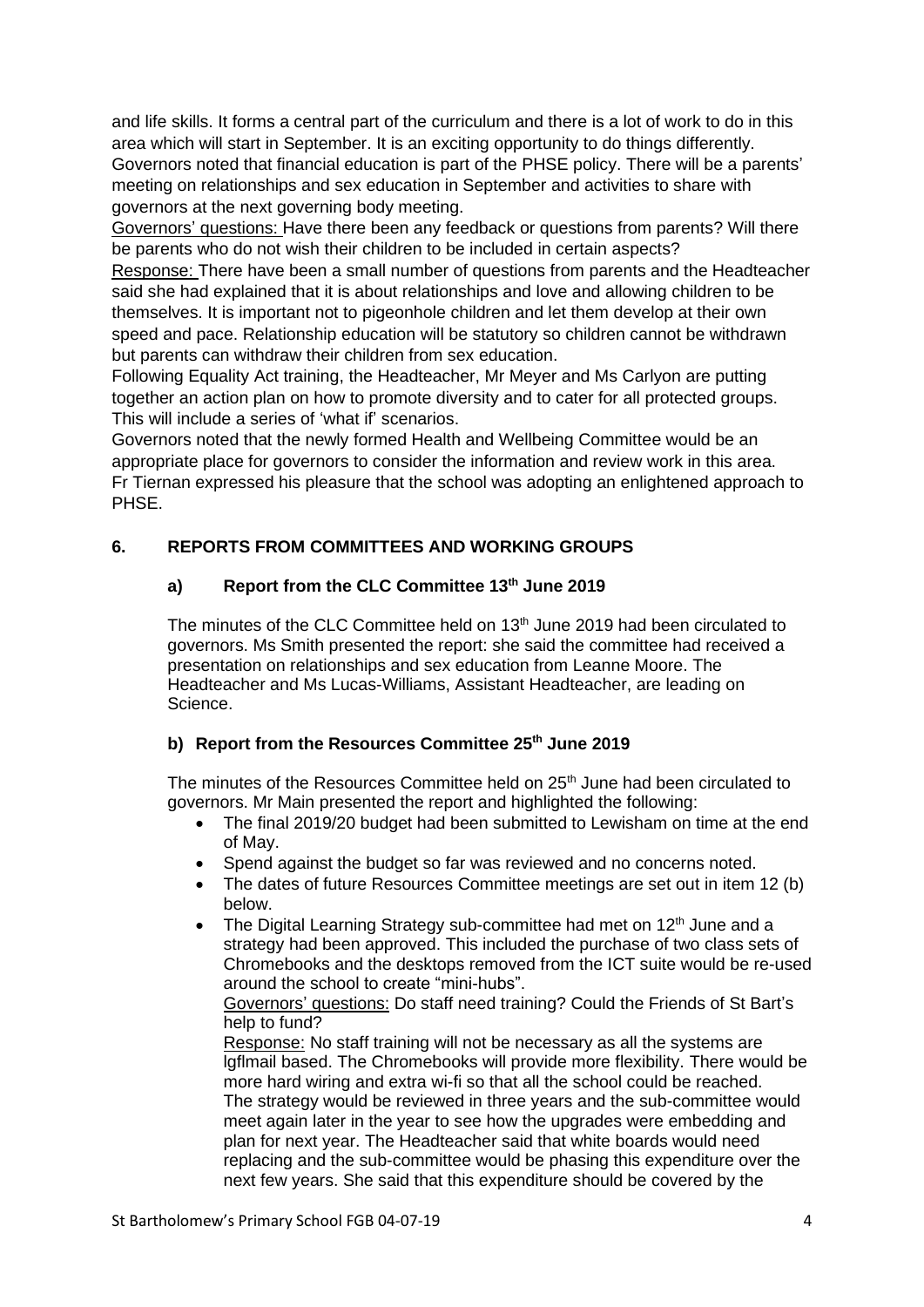school as it is part of its statutory responsibility. Governors noted that they would prefer funds from the Friends to support trips, school journeys and other enrichment activities to benefit children across the school.

Mr Main explained that according to the school's Financial Management Policy there are limits to what the Resource Committee can approve expenditure (£10-£20k) and this ICT spend is over £20k so must be put to the FGB for approval.

Governors **AGREED** expenditure up to £30,000 on ICT improvements.

- Mr Main said he had taken advice from the SDBE about claiming Gift Aid on Maintenance Fund payments and he would be taking this forward.
- Over the summer, two areas of the school would be re-decorated in accordance with the agreed budget: the upstairs of the main block (including the stripped out ICT suite) and the EYFS block. The Headteacher said there had been three blind bids for the work and that the Premises Officer's company had been by far the lowest bid. Governors discussed probity issues and noted that the Premises Officer had declared an interest and that his work would be closely monitored. His knowledge of the school and interest in doing a good job together with the fact that he would be on leave while managing the work were noted and viewed as a benefit. The Chair said she would check with the Diocese.

Governors **AGREED** to the work being awarded to the Premises Officer's company subject to the Diocese raising no concerns.

**ACTION 2: Chair** to check that the Diocese has no concerns with the Premises Officer's company being awarded the contract for re-decoration in the school.

#### **c) Faith Committee**

- The minutes of the Faith Committee had been circulated to governors. The Chair said that character was at the heart of the school. The Committee planned to look at each section of SIAMs to support and prepare the school.
- The next meeting of the Faith Committee is on Thursday  $3<sup>rd</sup>$  October at 2.30 pm.

### **d) SEND report**

The SEND report from Ms Carlyon of her meeting with Cathryn Johnston, SENDCo, on 25<sup>th</sup> June2019 had previously been circulated. Ms Carlyon presented her report and highlighted the following:

- She had been impressed with the the school approach of "Whole School SEND" which is an inclusive approach to children with SEND across all school activities and this had been clear to see during governors' visits to the school. Aspirations and ambitions are high for all children and teaching is tailored to their needs.
- Specialist provision and expert support is being provided for ASD and Counselling.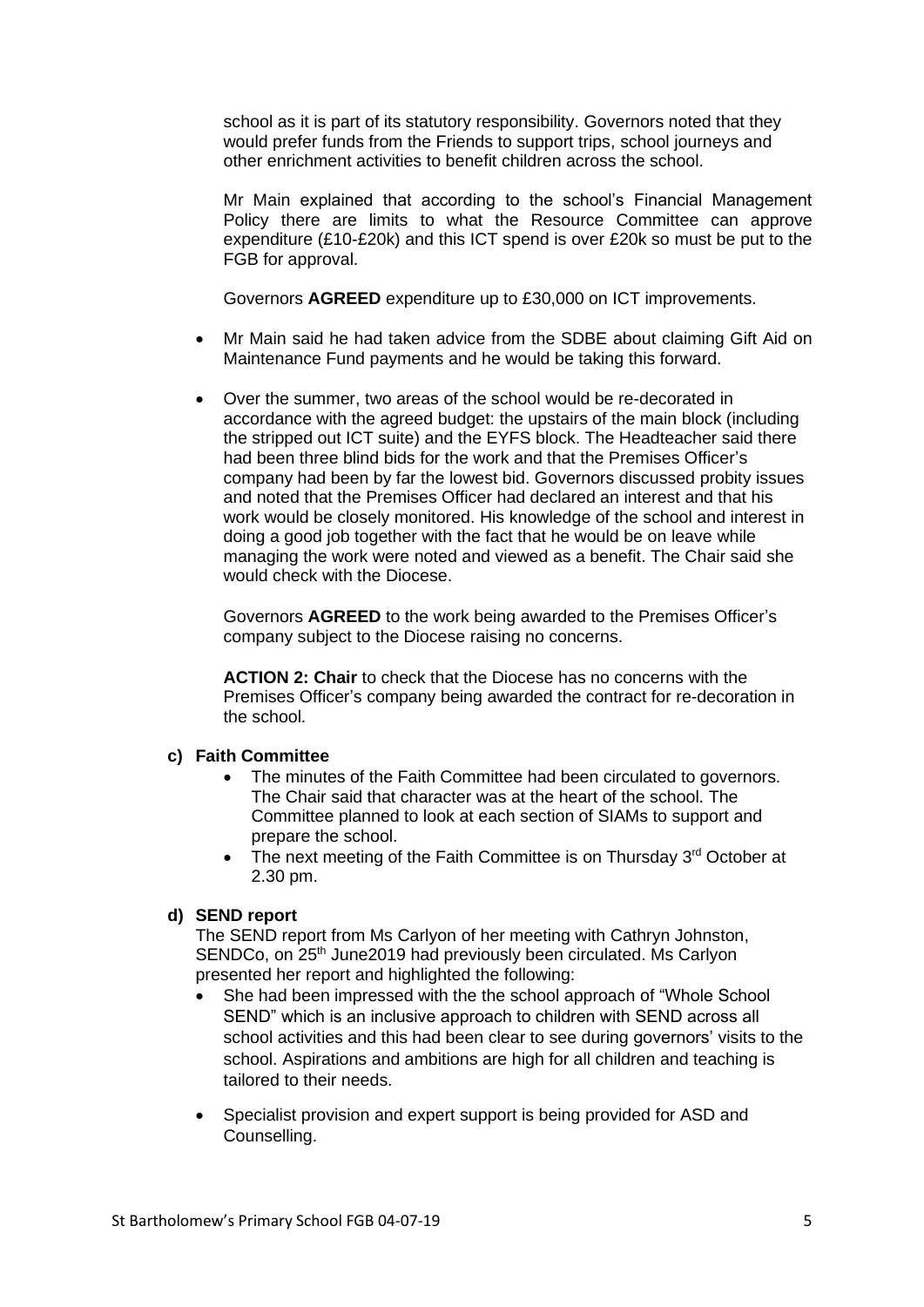- Complex needs are challenging. Lewisham could be more supportive in some cases and this will be monitored more closely.
- There are 80 SEND children with a wide range of need in school **without** an Educational Health and Care Plan (EHCP). The school has 7 SEND pupils **with** an EHCP. The total is 23% of the school and is above the July 2018 national average of 14.6%, although for EHCPs alone 1.8% is below the July 2018 national average of 2.9%.
- Ms Johnston, SENDCo, is planning a training session for governors on SEND next year, the session focusing on the code of practice, key issues and funding. A governor visit focusing on SEND is also a possibility.
- Governors' questions: Is SEND spending audited? How many pupils are supported without funding? Are governors fulfilling their statutory responsibilities in relation to SEND? Is the school fulfilling its local offer?

Response: Ms Carlyon explained how SEND is funded and how the money is spent on interventions. Accounting for the money is complicated and time consuming but it is important to show how the money is spent on these pupils. The school is expecting 3 or 4 more children to receive an EHCP but the thresholds are very high and the process prescribed and slow. The expectation would be for the school to support most of the 80 SEND children. The school and governors need to talk more to Lewisham about consistency and limitations in future. Inclusivity in the school is very good and governors do fulfil their responsibilities with the Chair giving support to the SENDCo.

The Chair thanked the Committee Chairs and link governors for their comprehensive and informative reports.

### **7. INFORMATON AND DATA MANAGEMENT**

#### **a) School website update**

Ms Ejbye Ernst reported that she had reviewed the school's website and prepared a spreadsheet which included a compliance check against statutory requirements. She had met with the Headteacher and they had talked about how to make the personality of the school standout and how to make the website inviting and informative for new and potential parents.

The statutory compliance review is on MyDrive for all governors to access. She noted that the accessibility policy is not yet on the website.

The Headteacher said that the website will be reviewed again in September following further work.

The Chair thanked Ms Ejbye Ernst for her very useful work.

#### **8**. **POLICY REVIEW**

The following policies had been circulated to governors for review prior to the meeting:

Accessibility Plan Attendance and Punctuality policy Data Protection policy

St Bartholomew's Primary School FGB 04-07-19 66 66 66 7 66 7 7 8 7 7 8 7 7 8 7 7 8 7 7 8 7 7 8 7 7 8 7 7 8 7 8 7 7 8 7 7 8 7 7 8 7 7 8 7 7 8 7 7 8 7 7 8 7 7 8 7 7 8 7 7 8 7 7 8 7 7 8 7 7 8 7 7 8 7 7 8 7 7 8 7 7 8 7 7 8 7 7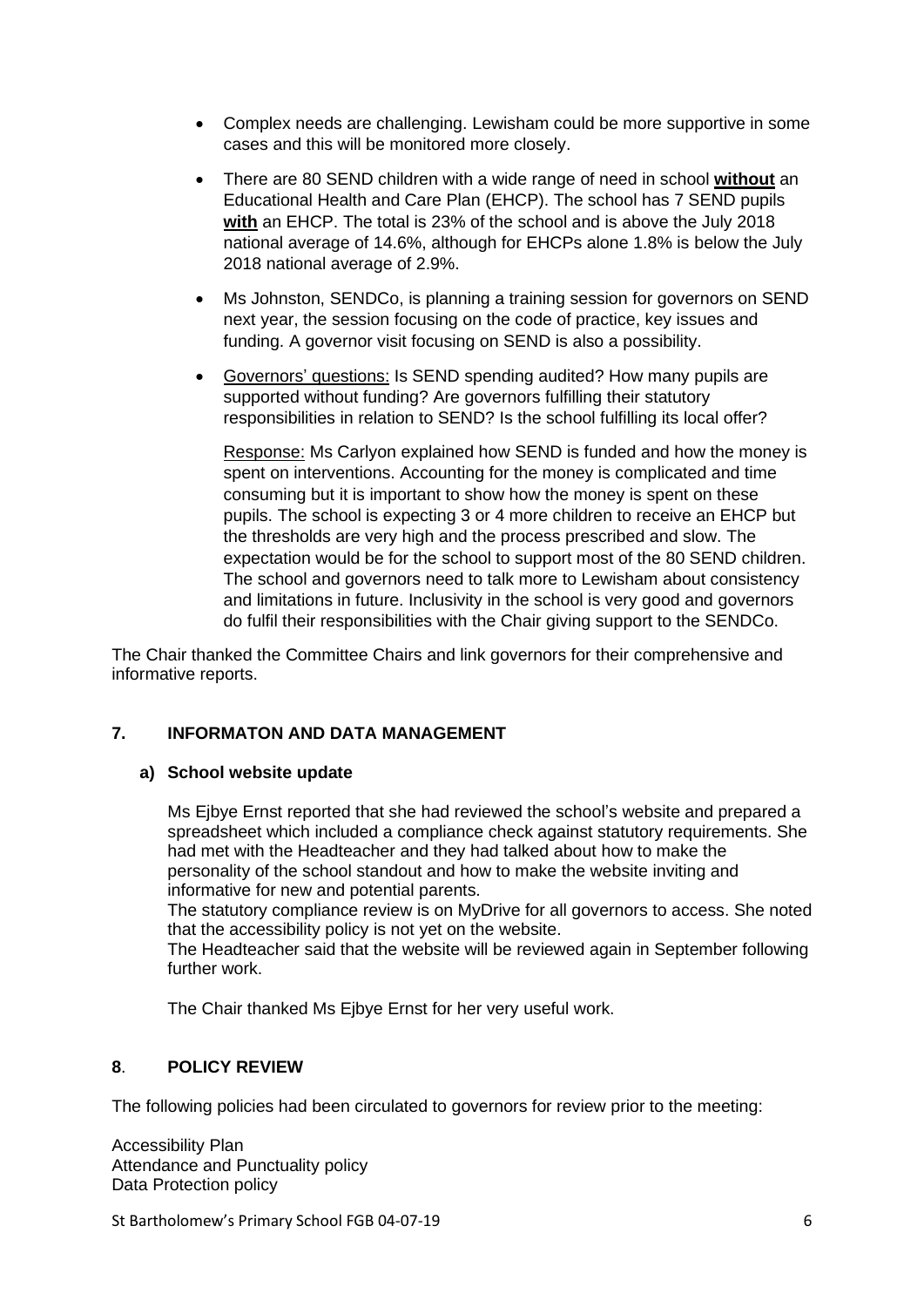Environmental policy Intimate Care policy Looked After Children policy Parental and Volunteer Involvement policy Private Fostering policy Safer Recruitment policy Separated Parents policy

Governors' questions: Have all children with dyslexia been screened privately by parents? In relation to the Intimate Care policy, is one to one care recommended? Response: Private assessments are not accepted by Lewisham for EHCP funding. The school has six screenings a year funded and can buy in extra if needed via its Service Level Agreement with the local authority. Ms Johnston, SENDCo, can do basic screening and there are a range of measures and tools available to the school. The Intimate Care policy, in relation to one to one care, is in line with the Lewisham model policy and the school has been advised by ERIC.

By a show of hands, governors **APPROVED** all the above policies, subject to a further check that the Intimate Care policy is in line with guidance issued by Lewisham Council.

The Chair thanked the School Business Manager (SBM) for preparing the policies for governors' approval.

#### **9. GOVERNING BODY ORGANISATION AND PROCEDURES**

#### **a) Governing Body self-review**

The Chair confirmed that the external governance review by Michele Robbins would take place on 9<sup>th</sup> July 2019 and that the requested information had been sent to Michele. She would be interviewing new governors, the Headteacher, Chair and Vice Chair and the clerk. The action plan from her report will be discussed at the September meeting of the governing body.

#### **10. GOVERNORS' ACTIVITIES AND TRAINING**

#### **a) Visits to the school, meetings attended and other activities**

The Chair said that she had visited EYFS when the police horses had visited, and she had noted the new equipment. She had talked to Mr Meyer and noted the progress in the children over the year.

The Chair and Ms Carlyon had attended the Lewisham Learning Conference which was interesting, focusing on how to make the curriculum accessible to all.

Ms Smith had accompanied the EYFS trip to the Horniman museum.

Mr Roberts had attended governor induction training.

The Chair said she has been impressed by the politeness and excellent behaviour of the children and asked the Headteacher to pass on her congratulations to the children.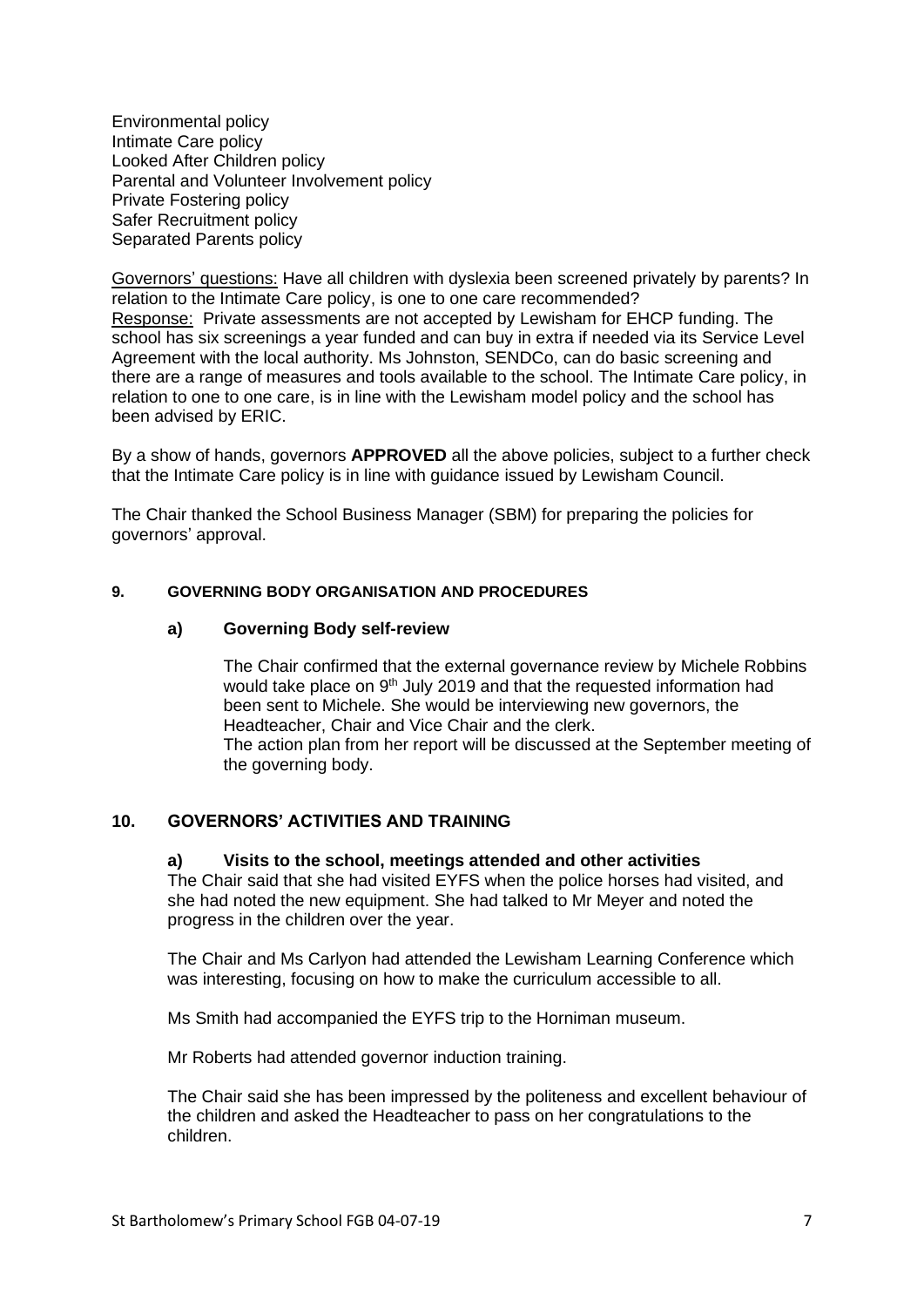# *b)* **Governing Body training plan**

*c)*

Ms Ward reported that she had met the Headteacher to go over the training plan and governors' skills audit. The skills had been RAG rated and a list of priorities produced. A key priority is focusing on a shadowing system for governor roles, for example, shadowing safeguarding and SEND roles and appointing Vice Chairs for the Committees to build up skills and resilience. Observation of other governing bodies would also be very helpful. The Headteacher said that a peer review model for governing bodies is being worked on by the local authority.

Ms Ward asked governors to look at the training plan and email her with any areas in which they have an interest.

Ms Johnston would be arranging safeguarding training as this is an area of slight weakness.

Ms Lloyd offered training on child protection and governors welcomed her offer. Ms Ward will include this in the training plan.

The SBM to be asked to present a top-level view of funding and financial planning for governors.

Ms Ward said she would devise a training plan for the coming academic year with expectations of where governors would expect to be in a year's time.

**ACTION 3: All governors** to look at the training plan and email Ms Ward with any areas in which they have an interest.

# **11. ANY OTHER BUSINESS**

# • **Correspondence:**

The Chair reported that she had received correspondence including a positive email from a parent about paying for the coach for year 2 to visit St. Nicolas and St. Mary CE Primary School in Shoreham on Sea, an email about the Southwark Eucharist in September; a letter from the Bishop and Lewisham Learning News.

#### • **Safeguarding update:**

Ms Johnston, SENDCo, had circulated her report to governors prior to the meeting. There were no questions arising from the report.

# **12. DATES OF FUTURE MEETINGS**

# **a) Meetings for the 2019-20 school year**

#### **Dates of the Governing Body meetings 2019/2020.**

Thursday 26<sup>th</sup> September 2019 at 6.30 pm Thursday 5<sup>th</sup> December 2019 at 6.30 pm Thursday 30th January 2020 at 6.30 pm Thursday 19th March 2020 at 6.30 pm Thursday  $7<sup>th</sup>$  May 2020 at 6.30 pm Thursday 2nd July 2020 at 6.30 pm

#### **b) Resources Committee**

Dates for the Resources Committee 2019/20.

Tuesday 17th September 08:00 school house